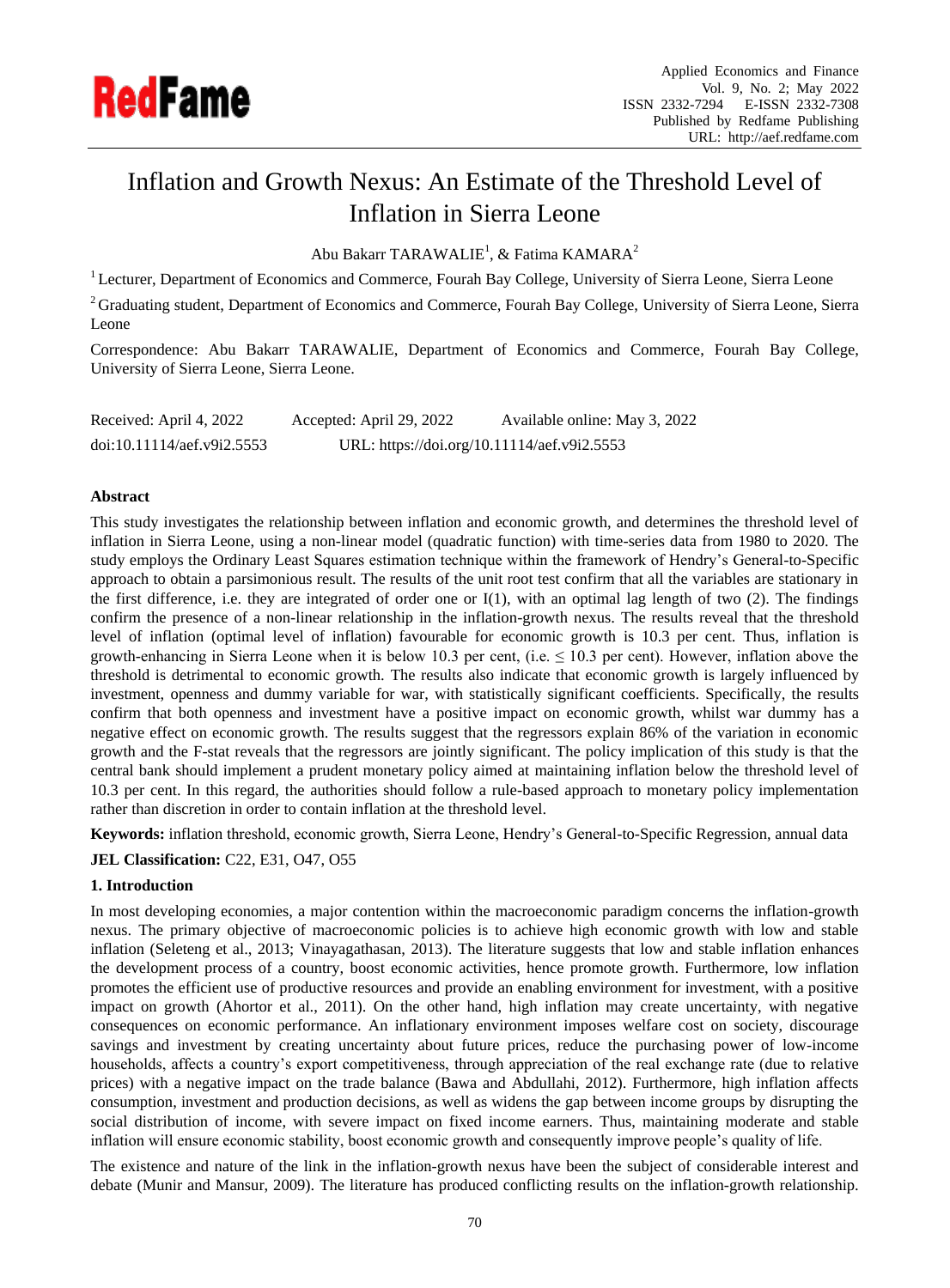Studies suggest that the effect of inflation on growth can be neutral, positive or negative depending on whether money is super-neutral (Sidrauski, 1967), substitute for capital (Mundell, 1965; Tobin, 1965) or complementary to capital (Stockman, 1981). The theoretical paradigm proffers different evidence on the inflation-growth relationship. The Keynesian theory, which is based on the standard aggregate demand (AD) and aggregate supply (AS) model, suggests that there is a stable long-run positive relationship between inflation and growth. However, the theory further posits that there is no short-run relationship between the two variables due to rigidities in prices and wages. On the other hand, the monetary doctrine suggests that there is a positive short-run relation between inflation and economic growth, but no long-run relationship due largely to the neutrality of monetary policy in the long run (Gokal and Hanif, 2004). The neo-classical theory remains inconclusive on the relationship between inflation and growth and indicates that different models could produce different results. Thus, proponents of the neo-classical doctrine have produced conflicting results. The findings by Tobin (1965) suggest a positive relationship between inflation and growth, due to the fact that money is a substitute for capital, whilst the empirical work of Stockman (1981) establishes a negative relationship between inflation and growth, given the complementary linkage between money and capital (see Gokal and Hanif, 2004). Yet the study by Sidrauski (1967) found no relationship between the two variables, given the super-neutral nature of money.

Most of the empirical literature reveals a non-linear relationship in the inflation-growth nexus, with a threshold level of inflation conducive for growth. Few studies suggest a single-digit inflation threshold level. For instance, Yabu and Kessy (2015) suggest a threshold level of 8.46 percent for East African Community (EAC) member states; while Younus (2012) establishes a threshold of 8.0 percent for Bangladesh. However, other studies establish a double-digit threshold level. The study by Quartey (2010), establishes an inflation threshold level of 22.2 percent for Ghana; whilst the findings by Rutayisire (2013) show 14.97 percent as the threshold level of inflation in Rwanda.

Sierra Leone is a member of the West African Monetary Zone (WAMZ) programme, whose aim is to establish a monetary union,with a single currency and a common central bank, similar to the European Monetary Union. The member states of WAMZ include: The Gambia, Guinea, Ghana, Liberia, Nigeria and Sierra Leone. Member states are required to attain a single-digit inflation rate as one of the convergence criteria. However, attainment of this criterion has been challenging for Sierra Leone, due largely to the chronic fiscal deficit (usually financed through central bank borrowing), excessive depreciation of the exchange rate, negative terms of trade, and structural problems including poor infrastructure such as road and electricity as well as hike in oil prices. The country is plagued with high inflationary episodes, which tend to undermine macroeconomic stability. Critical analysis of inflation dynamics as shown in Figure 1 indicates that the country experienced an inflationary spiral in the early 1990s as the inflation rate stood at 110.9 percent and 102.69 percent in 1990 and 1991, respectively. This period coincided with the start of the civil conflict in Sierra Leone, which affected the agriculture and transport sectors, and caused disruption to the production and supply of basic goods and services. However, inflationary pressure eased between 1993 and 1999, albeit high, with an average inflation rate of 25.7 percent during the period. The decline in inflation was partly due to an increase in the supply of goods on account of the bumper harvest as well the appreciation of the domestic currency.

Following the restoration of peace in 2000, the government implemented an economic recovery and rehabilitation programme with a view to sustain peace, promote economic recovery and maintain broad macroeconomic stability. The relative stability witnessed during this period, strengthened business confidence and consequently resulted in a significant slowdown in domestic prices, as the inflation rate averaged 2.23 percent between 2001-2003. Also, between 2008-2015, inflation remained in single digit, with an average inflation rate of 6.64, due largely to increased production in the agricultural sector, improved infrastructure in terms of road network and electricity, exchange rate stability and stable political environment, which heightened investors' confidence. However, between 2016-and 2020 the country recorded double-digit inflation rate, with an average inflation rate of 14.68 percent, mainly due to exchange rate depreciation and a hike in fuel prices.

Sierra Leone's growth trajectory showed that the country was in recession during the 1990s, with an average negative growth rate of -3.9 percent between 1991-1999, due largely to the political impasse exacerbated by the civil war and the military coup d'etats, whose combined effects disrupted economic activities in the agriculture, education, health, transport and mining sectors. However, economic growth rebounded following the signing of the peace accord in 2000. Economic activities picked up in the mining and agricultural sectors and coupled with the implementation of the Resettlement, Reintegration and Rehabilitation (RRR) programme, the economy registered positive growth of 2.57 percent in 2001. Growth remained positive between 2003 and 2006, albeit decelerated slightly from 6.6 percent in 2004 to 4.2 percent in 2006. Also, between 2008 and 2013, economic activities picked up, and growth increased from 5.4 percent in 2008 to 20.7 percent in 2013. The impressive growth especially in 2012 and 2013 was on account of increased economic activity in the mining and services sectors, following the production and export of iron ore. However, economic growth decelerated in 2014 and 2015, due to the combined effect of a decline in the international price of iron ore and the prevalence of the Ebola viral disease. The economy rebounded thereafter, with an increase in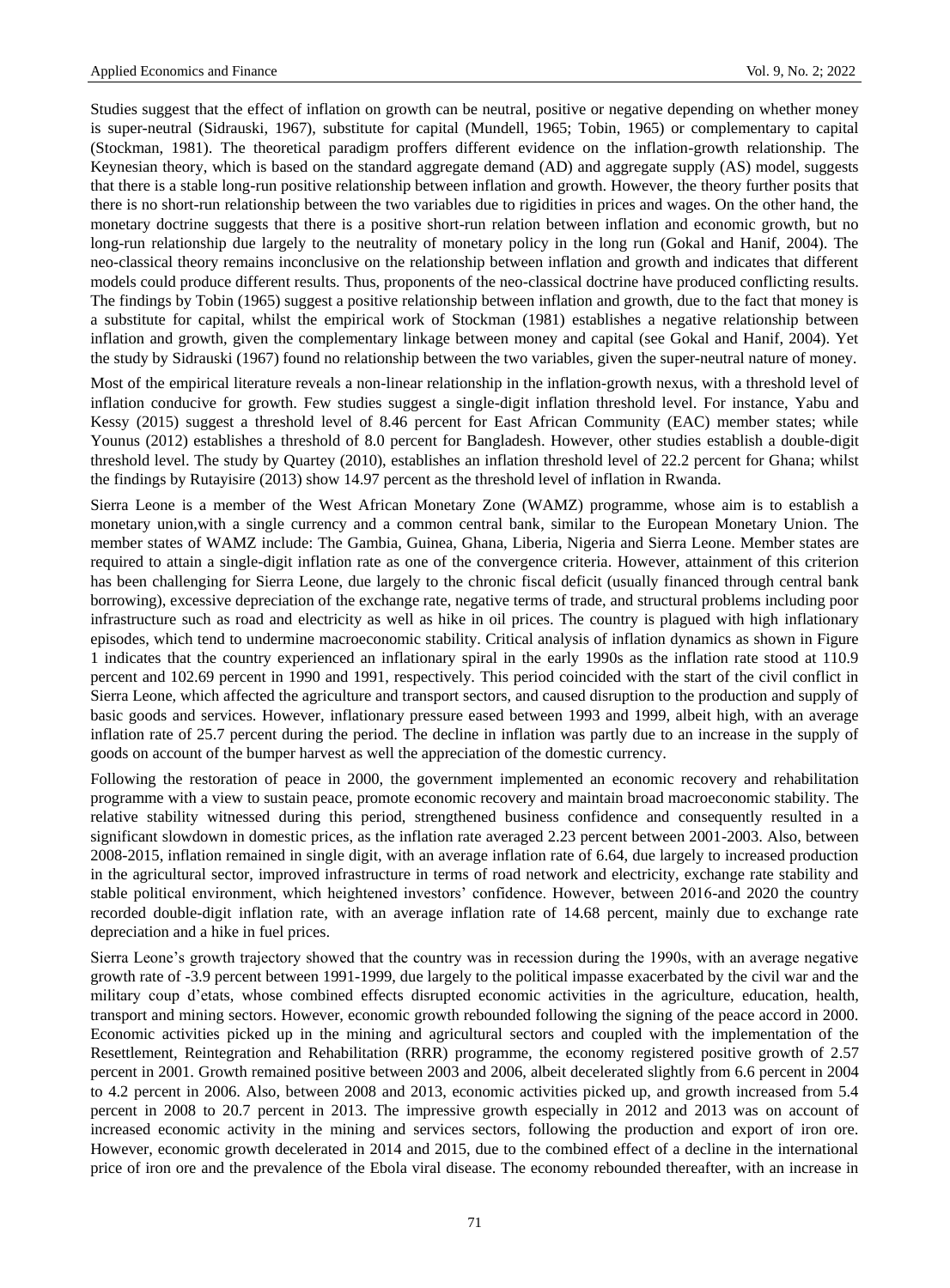growth from 3.50 percent in 2018 to 5.3 percent in 2019. The economy, however, registered negative growth in 2020 due partly to the COVID 19 pandemic.



Figure 1. Inflation and Real GDP growth rates

## Source: Authors compilation

The analysis shows that the relationship between inflation and economic growth remains a mirage in the Sierra Leone context. Thus, the major issue for policymakers is to determine the relationship between inflation and real GDP growth and establish the threshold level of inflation that is favourable for growth.

Against this background, the study intends to provide answers to these questions. The aim of this study is to investigate the relationship between inflation and economic growth and to determine the threshold level of inflation favourable for economic growth in Sierra Leone. This study adopts a non-linear model (quadratic regression model) and employs the Ordinary Least Square (OLS) technique within the framework of Hendry's General-to-Specific approach. This approach allows us to establish the turning point in the inflation-growth relationship. The rest of the paper is organized as follows: Section 2 presents the empirical literature on the inflation-growth nexus. Section 3 articulates the model specification, estimation techniques and data. Section 4 discusses the empirical findings, and section 5 gives the conclusion and policy recommendations.

## **2. Literature Review**

The empirical literature is replete with studies on the inflation-growth nexus. However, most of these studies proffer mixed conclusions. For instance, Sanga and Gui-Diby (2020) examines the inflation-growth nexus in Franc zone currency union from 1970-2018 using cointegration method. The results suggest a threshold level of 5.6 percent. Also, Tenaw and Demeke (2020) investigates the threshold of inflation on economic growth in Ethiopia from 1975-2018 using a Two-regime Threshold Auto-regressive (TAR) model. The findings indicate a threshold level range between 9-10 percent. [Azam](https://onlinelibrary.wiley.com/action/doSearch?ContribAuthorRaw=Azam%2C+Muhammad) and [Khan](https://onlinelibrary.wiley.com/action/doSearch?ContribAuthorRaw=Khan%2C+Saleem) (2020) re-evaluate the threshold effect of inflation on growth for 27 countries from 1975-2018, using the balanced panel model. The findings reveal a threshold value of 12.23 percent for developing economies and 5.36 percent for developed economies. Furthermore, Arcade (2017) examines nonlinearities in the inflation-growth nexus in Africa, using a dynamic panel threshold regression. The findings indicate a threshold level of 6.7 percent for the whole sample. Obi and Uzodigwe (2016) examine the inflation-output growth nexus in Nigeria using annual data from 1970 to 2015 and employ the conditional least square technique. The findings reveal a threshold level of 12.0 percent. Sivakiran and Prabhakar (2017) investigate the relationship between economic growth and inflation and establish the threshold level of inflation in India, with annual data from 1971 to 2012, using the Johansson estimation technique. The results show a threshold level of inflation of 6.5 per cent. Tung and Thanh (2015) also investigate the inflation-growth relationship for Vietnam, covering the period from1986 to 2013. The findings show a threshold level of 7.0 percent.

Sumon and Miyan (2017) examine the relationship between inflation and economic growth in Bangladesh with annual data from 1986 to 2016, employing the Engle-Granger and Johansen co-integration tests. The findings confirm a positive relationship between inflation and economic growth, with a threshold inflation level of 8.0 percent. In a similar analysis, Ahmed and Mortaza (2005) investigate the relationship between inflation and economic growth for Bangladesh, using the Engle-Granger co-integration procedure and error correction model. The study finds a long-run negative relationship between inflation and economic growth, and a threshold inflation rate of 6 percent, above which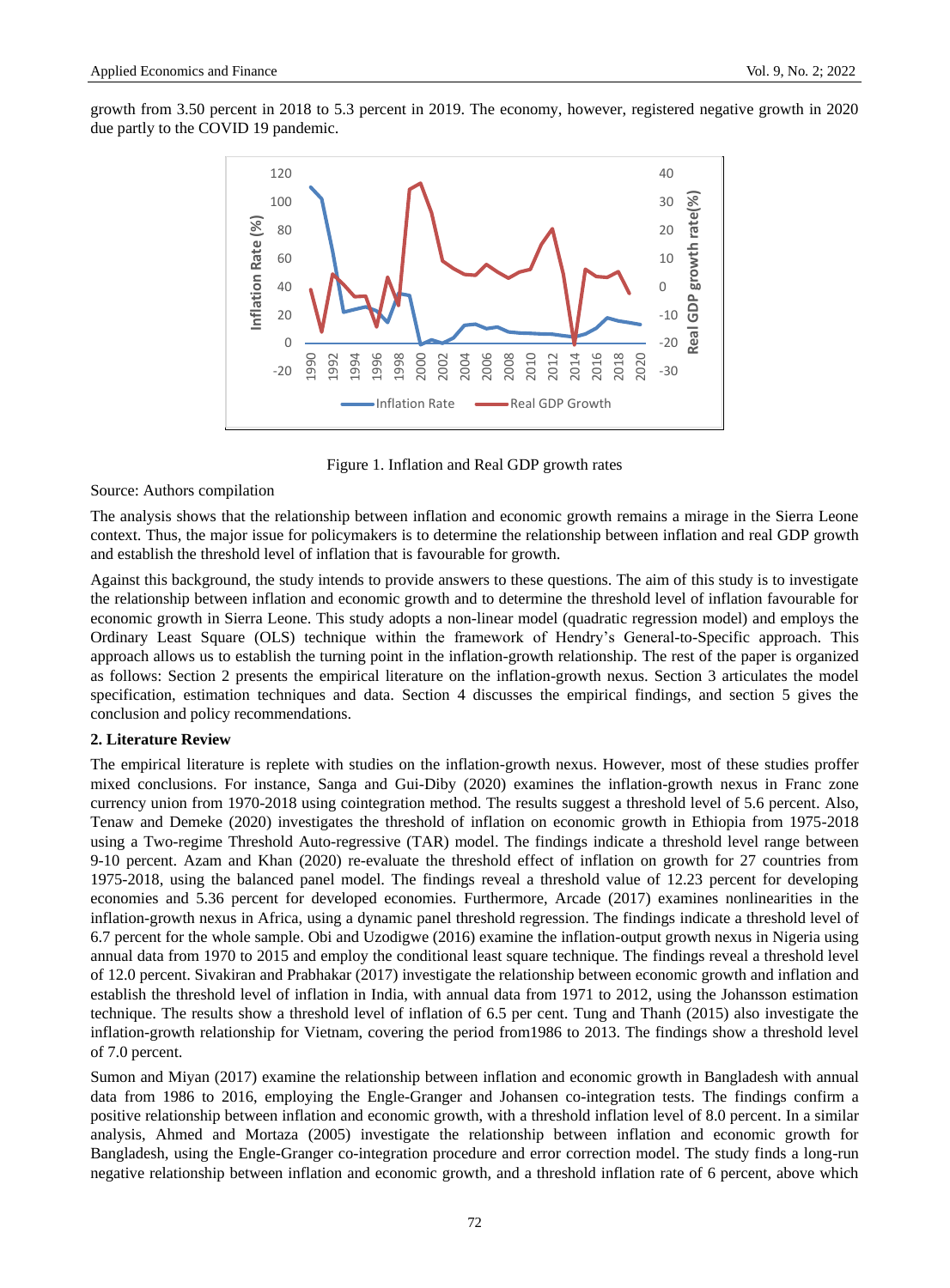inflation adversely affects economic growth. Kremer et al. (2013) examine the inflation threshold and growth nexus for 124 industrialized and non-industrialized economies using the dynamic panel threshold model, with data from 1950 to 2004. The study confirms a threshold of 2.0 percent for industrialized countries and 17 percent for non-industrialized countries. Using data for US for the period 1960-2011, Ahmed and Zaid (2016) examine the inflation threshold level using the Non-Linear Least Square method. The results confirm a threshold level between 0 and 1.5 percent.

Lee and Wong (2005) estimate the threshold levels of inflation for Taiwan and Japan using quarterly data spanning from 1965 to 2002 for Taiwan and 1970 to 2001 for Japan. The results reveal a threshold level of 7.25 per cent for Taiwan and 9.66 per cent for Japan. Also, Mubarik (2005) estimates the threshold level of inflation for Pakistan, with annual data from 1973 to 2000, and employs the Granger Causality test. The results suggest a threshold level of inflation of 9.0 percent for Pakistan. Khan and Senhadji (2001) investigate the relationship between inflation and growth with panel data for 140 countries from 1960 to 1998, and employing the Non-linear Least Squares method. Their findings show an inflation threshold level of 1-3 percent for developed and 7-11 percent for developing countries. Vinayagathasan (2013) investigates the relationship between inflation and economic growth for 32 Asian countries for the period between 1980 and 2009 using a dynamic panel threshold model. The results indicate a threshold value of 5.43 percent. Using data for Sierra Leone, Tarawalie (2011) examines the inflation-growth relationship with annual data from 1970 to 2008, and employs the conditional least square econometric technique and granger causality test. The findings confirm an inflation threshold level of 10 percent, above which inflation retards economic growth. However, this current study adopts a non-linear model, and employs the OLS estimation method within the framework of Hendry's General-to-Specific approach, with recent data from 1980 to 2020, which reveal a major departure from the work of Tarawalie (2011).

## **3. Methodology**

The study adopts a growth model that expresses the link between economic growth and inflation. The model also includes other determinants of growth as control variables. The specification of the growth model and selection of variables is largely informed by the theoretical paradigm and empirical findings on the inflation-growth nexus. It is also based on the availability of data and the structure of the Sierra Leone economy, a small-open economy that witnessed severe civil war for over a decade. The growth model for the study is specified as follows:

$$
Y_t = \alpha_0 + \beta_1 ln f_t + \beta_2 ER_t + \beta_3 ln v_t + \beta_4 Open_t + \beta_5 Tot_t + \lambda D + \varepsilon_t
$$
\n(1)

Where,  $Y_t$  is the growth rate of the real gross domestic product;  $Inf_t$  is the inflation rate measured by the annual percentage change of the consumer price index; ER is real exchange rate;  $Inv_t$  is investment as a share of GDP; Open<sub>t</sub> is trade openness, defined as the ratio of the sum of imports and exports to GDP;  $Tot_t$  is terms of trade measured as the ratio of exports price index to imports price index,  $D$  is dummy variable that takes a value of 1 for war period (1991-2000) and zeroes elsewhere;  $\alpha_0$  is the intercept term,  $\beta_i$  (i= 1....5) is the slope coefficient of explanatory variables; t is the time period and  $\varepsilon_t$  is the error term that is identically and independently distributed with mean zero and constant variance, i.e.  $\varepsilon_t \approx \text{iid}(0, \delta)$ . All the variables are expressed in natural log and their coefficients are interpreted as elasticities.

To determine the threshold level of inflation, the study utilizes the quadratic regression model, which is a nonlinear model and is estimated as a second-degree polynomial. This approach is appropriate to estimate the threshold level or the turning point in the inflation-growth nexus, beyond which, inflation exerts a negative effect on economic growth. This estimation technique is akin to the empirical works of Clements et al (2005). The specification of the quadratic model is derived by adding the squared term of inflation into equation (1). Thus, the quadratic model is specified as follows:

$$
Y_t = \alpha_0 + \beta_1 ln f_t + \beta_2 ln f_t^2 + \beta_3 ER_t + \beta_4 ln v_t + \beta_5 Open_t + \beta_6 Tot_t + \lambda D + \varepsilon_t
$$
\n(2)

Where the squared term of inflation,  $Inf<sup>2</sup>$  has been included in the model, and other variables are as defined in equation 1. To investigate whether the hypothesis of non-linear effect of inflation on growth holds, the study proceeds to estimate equation (2) with a view to validate the significance of the coefficients of the linear and squared terms. From the model, it is expected that the coefficient of the linear term of inflation (inf) should be positive, which explains the impact of low inflation on output. However, the coefficient of the squared term of inflation  $(inf^2)$  is expected to be negative, symbolizing the severe impact of high inflation on growth. Once both coefficients are significantly different from zero, the study proceeds to find the peak of the quadratic function that identifies the turning point of inflation (threshold level) beyond which, inflation has a detrimental impact on growth. To calculate the threshold level of inflation, the study computes the partial derivative of equation (2) with respect to inflation and set to zero. That is;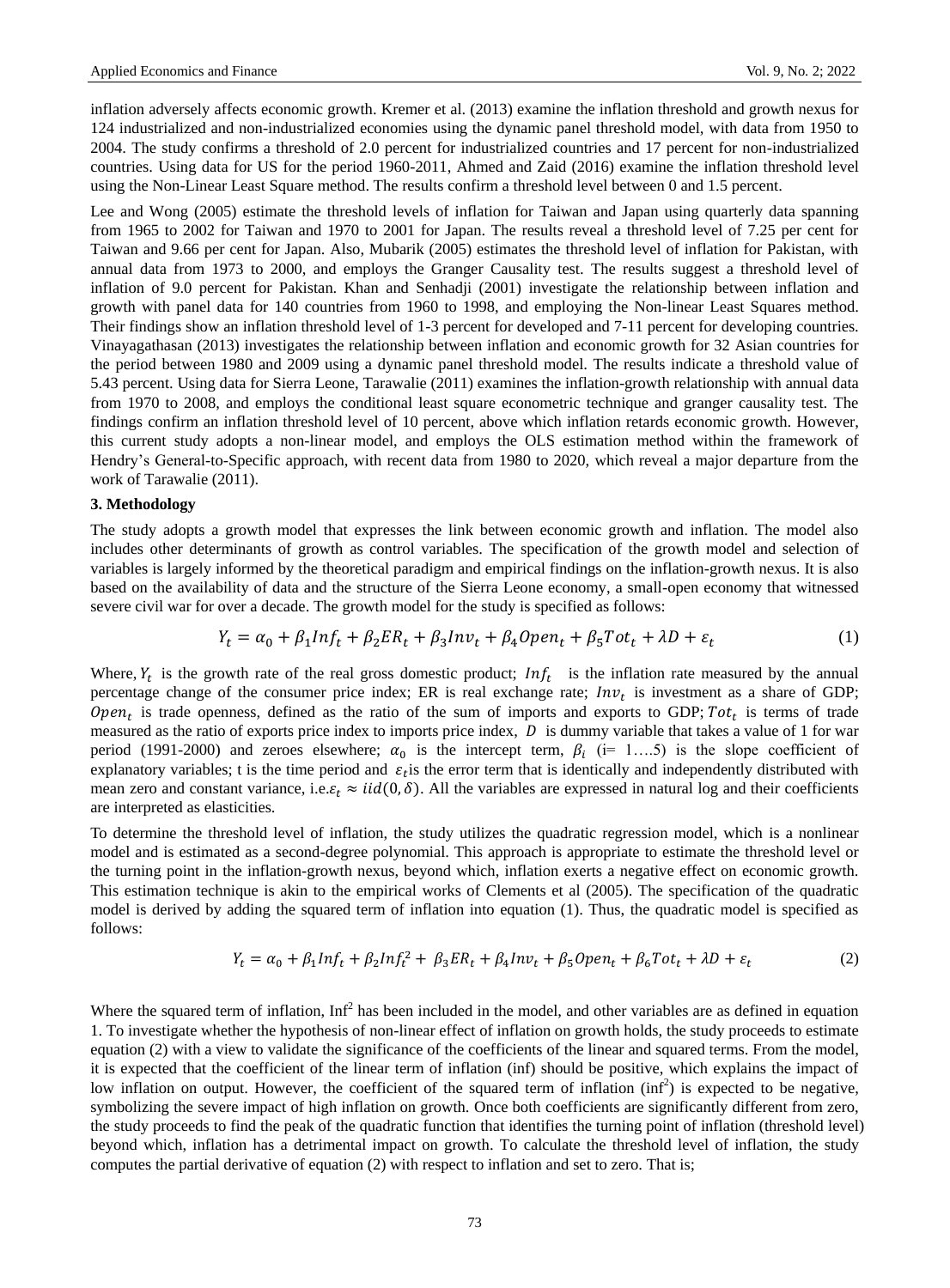$$
\frac{\delta Y_t}{\delta \ln f_t} = \beta_1 + 2\beta_2 \ln f_t = 0 \tag{3}
$$

Solving Equation (3) for  $Inf_t$ , the study obtains the optimal value of inflation (threshold level) above which the marginal impact of inflation becomes negative. That is:

$$
Inf_t = \frac{-\beta_1}{2\beta_2} \tag{4}
$$

To estimate equation (2), the study employs the ordinary least squares estimation technique and Hendry's General-to-Specific approach to obtain a more parsimonious result, with better predictive ability. The study utilizes annual time series data for the period 1980 to 2020, which is adequate enough to conduct any meaningful study of such nature and also based on the availability of data. Data for the study were sourced from World Development Indicators, International Financial Statistics yearbook, World Economic outlook and Bank of Sierra Leone database.

## **4. Analysis of Empirical results**

#### *4.1 Stationarity Test*

To determine the time-series properties of the variables, the study performs the unit root test using both the augmented Dickey-Fuller (ADF) and Phillip-Perron (PP) tests. The result of the unit root test is presented in Table 1. The results indicate that the null hypothesis cannot be rejected since the t-statistics of the ADF and PP tests are insignificant at both 1% and 5%, respectively. This implies the variables are non-stationary in levels. However, when the variables were differenced once and subjected to a unit root test, all the variables became stationary in their first difference, which confirms that all the variables are integrated of order one, i.e. I(1) variables. C

| Variables | Augmented Dickey-Fuller<br>Philips-Perron |                            |          |                  | of<br>Order |
|-----------|-------------------------------------------|----------------------------|----------|------------------|-------------|
|           | Levels                                    | 1 <sup>st</sup> difference | Levels   | $1st$ difference | Integration |
|           | $-2.02$                                   | $-4.520*$                  | $-1.429$ | $-4.421*$        | 1(1)        |
| Inf       | $-1.338$                                  | $5.231*$                   | $-1.391$ | $-5.652*$        | 1(1)        |
| ER        | $-2.322$                                  | $-3.449**$                 | $-1.541$ | $-4.172*$        | 1(1)        |
| Inv       | $-1.381$                                  | $-4.552*$                  | $-1.376$ | $-4.891*$        | I(1)        |
| Open      | $-2.003$                                  | $-3.2*58*$                 | $-2.211$ | $-4.932*$        | 1(1)        |
| Tot       | $-1.622$                                  | $-6.441*$                  | $-1.223$ | $-6.821*$        | I(1)        |

Table 1. Results of Unit Root Test

Note:  $** = 1$  per cent level of significance, with critical value = -3.62, and  $* = 5$  per cent level of significance, with critical value  $= -2.94$ .

#### *4.2 Lag Order Selection Criteria*

Prior to the estimation of the quadratic model in equation (2), the study conducts the lag length selection criteria, to determine the optimal lag in the estimation of the model. The result as presented in Table 2, indicates a lag length of two (2) as the optimal lag for the estimation of the quadratic model. This lag length bodes well for this study, given the small sample size and the need to preserve the degrees of freedom.

#### Table 2. Optimal Lag Results

| Lag | LogL     | LR        | <b>FPE</b>  | AIC       | SС        | HQ        |
|-----|----------|-----------|-------------|-----------|-----------|-----------|
|     | $-86.75$ | NA        | 3.91e-07    | 3.52      | 3.19      | 3.52      |
|     | 325.60   | 113.40    | $3.54e-10$  | $-13.18$  | $-11.81*$ | $-12.25$  |
|     | 479.85   | $125.21*$ | $1.35e-15*$ | $-14.63*$ | $-10.66$  | $-12.97*$ |
|     | 496.64   | 46.72     | $2.36e-15$  | $-14.50$  | $-9.37$   | $-12.78$  |
|     | 549.68   | 49.75     | $2.75e-15$  | $-14.46$  | $-7.18$   | $-11.8$   |

Source: Authors compilation

#### *4.3 Granger Causality Test*

The study proceeds to perform the granger causality test in the inflation-growth relationship, within the context of the Toda-Yamamoto Granger Causality test. The rationale for the granger causality test is to determine if one time series is relevant in forecasting another. Thus, the granger causality is used to examine the linear causality in the inflation-growth relationship in Sierra Leone. Furthermore, the test is used to validate whether inflation is an exogenous variable in the growth model. Otherwise, it is possible that inflation may not be an exogenous variable in the inflation-growth model, which may lead to biased coefficient of inflation. Thus, the granger causality test will establish whether there is a uni-directional causality or bi-directional causality in the inflation-growth relationship. The granger causality test result is presented in Table 3. The result suggests a uni-directional causality from inflation to economic growth. The results confirm that inflation granger cause economic growth at the conventional level of significance, but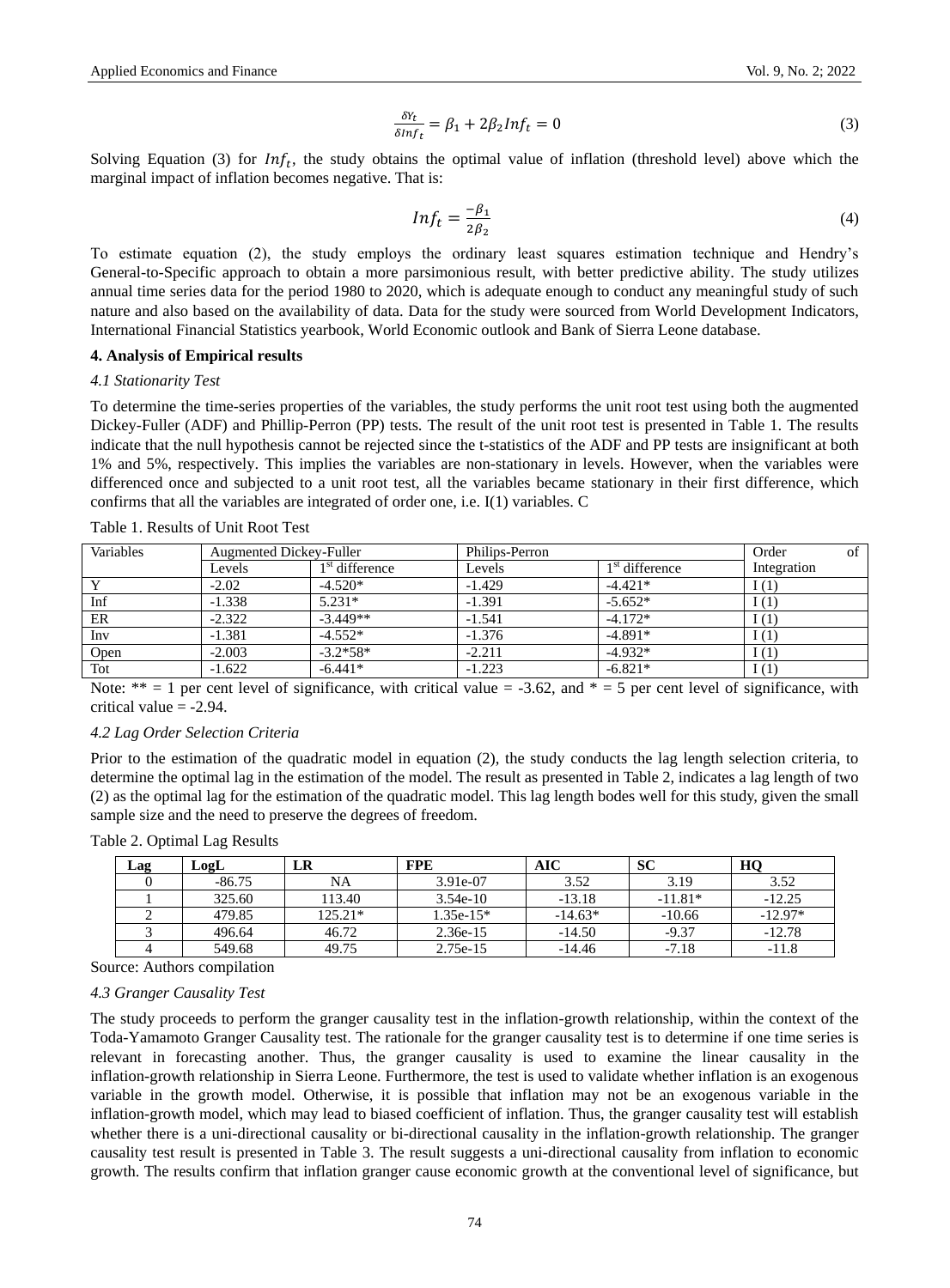economic growth does not granger cause inflation. The results validate the choice of the dependent and independent variables in the inflation-growth model.

Table 3. Results of Granger Causality Test

| <b>Sample: 1980-2020</b>                         |             |                     |                 |
|--------------------------------------------------|-------------|---------------------|-----------------|
| Lags: 2                                          |             |                     |                 |
| <b>Null hypothesis</b>                           | Observation | <b>F-statistics</b> | <b>P</b> -value |
| Inflation does not granger cause Economic growth |             | 4.2412              | 0.0389          |
| Economic growth does not granger cause inflation |             | 0.7642              | 0.3821          |

Source: Authors compilation

#### *4.4 Quadratic Regression Results*

Given the optimal lag of two (2), the study estimates the quadratic model specified in equation (2) using Hendry's General- to-specific technique to obtain a more parsimonious regression result. The idea behind Hendry's General-to-specific technique involves estimation of the general model and successively deleting insignificant independent variables to obtain a more parsimonious regression result. The study employs the ordinary least square approach for the estimation of the model. The result of the quadratic regression model is presented in Table 4.

|  | Table 4. Quadratic (non-linear) regression results |  |
|--|----------------------------------------------------|--|
|  |                                                    |  |

| Variable                | Coefficient | Standard error | t-statistics | Prob   |
|-------------------------|-------------|----------------|--------------|--------|
| C                       | 45.3601     | 10.2842        | 4.4107       | 0.0004 |
| Inf                     | 0.2236      | 0.0934         | 2.3940       | 0.0242 |
| Inf <sup>2</sup>        | $-1.0821$   | 0.3231         | $-3.3491$    | 0.0004 |
| Inv                     | 0.0598      | 0.0287         | 2.0836       | 0.0485 |
| $Inv_{-1}$              | 1.0235      | 0.5029         | 2.0352       | 0.0500 |
| $Open_{-1}$             | 0.1221      | 0.0452         | 2.7013       | 0.0093 |
| D                       | $-0.4120$   | 0.1006         | $-4.0954$    | 0.0007 |
| R-squared               | 0.86        |                |              |        |
| Log-likelihood          | 65.56       |                |              |        |
| Durbin-Watson Stat      | 1.92        |                |              |        |
| Prob (F-statistics)     | 0.000       |                |              |        |
| Diagnostic test         |             |                |              |        |
| ARCH(11)                | 0.0781      |                |              |        |
| <b>Ramsy RESET Test</b> | 1.8452      |                |              |        |
| Normality Test          | 0.0084      |                |              |        |
| Jarque Bera Test        | 2.9834      |                |              |        |

Source: Authors computation

The study proceeds to estimate the threshold level of inflation. The first step in the estimation involves, taking the partial derivatives of the quadratic regression result with respect to inflation and set to zero. The second step is to solve for the optimal level of inflation (inf\*), which gives the turning point.

The threshold inflation value is calculated as follows:

$$
\frac{\delta Y}{\delta ln f} = 0.2236 - 2(1.0821)ln f = 0
$$
  

$$
0.2236 - 2.1642ln f = 0
$$
  

$$
0.2236 = 2.1642ln f
$$
  

$$
ln f = \frac{0.2236}{2.1642}
$$
  

$$
ln f^* = 10.3\%
$$

The result provides the threshold value of inflation for Sierra Leone. The result posits that, economic growth is at its optimum when inflation reaches the threshold level of 10.3 percent. Thus, in the case of Sierra Leone, inflation is growth-enhancing when inflation is equal to or below 10.3 percent (i.e.  $\leq$  10.3 per cent), but beyond this threshold value, inflation is detrimental to economic growth. This finding is consistent with the results obtained by Khan and Senhadji (2001); Mubarik (2005); Tarawalie (2011); Singh (2010).

The result further indicates that investment, openness and dummy variable for war are significant determinants of economic growth in Sierra Leone. Specifically, the result reveals a positive relationship between trade openness and economic growth with a significant coefficient. The result indicates that a one percent increase in trade openness will increase economic growth by 0.1 percent. The openness of the economy leads to job creation, poverty reduction and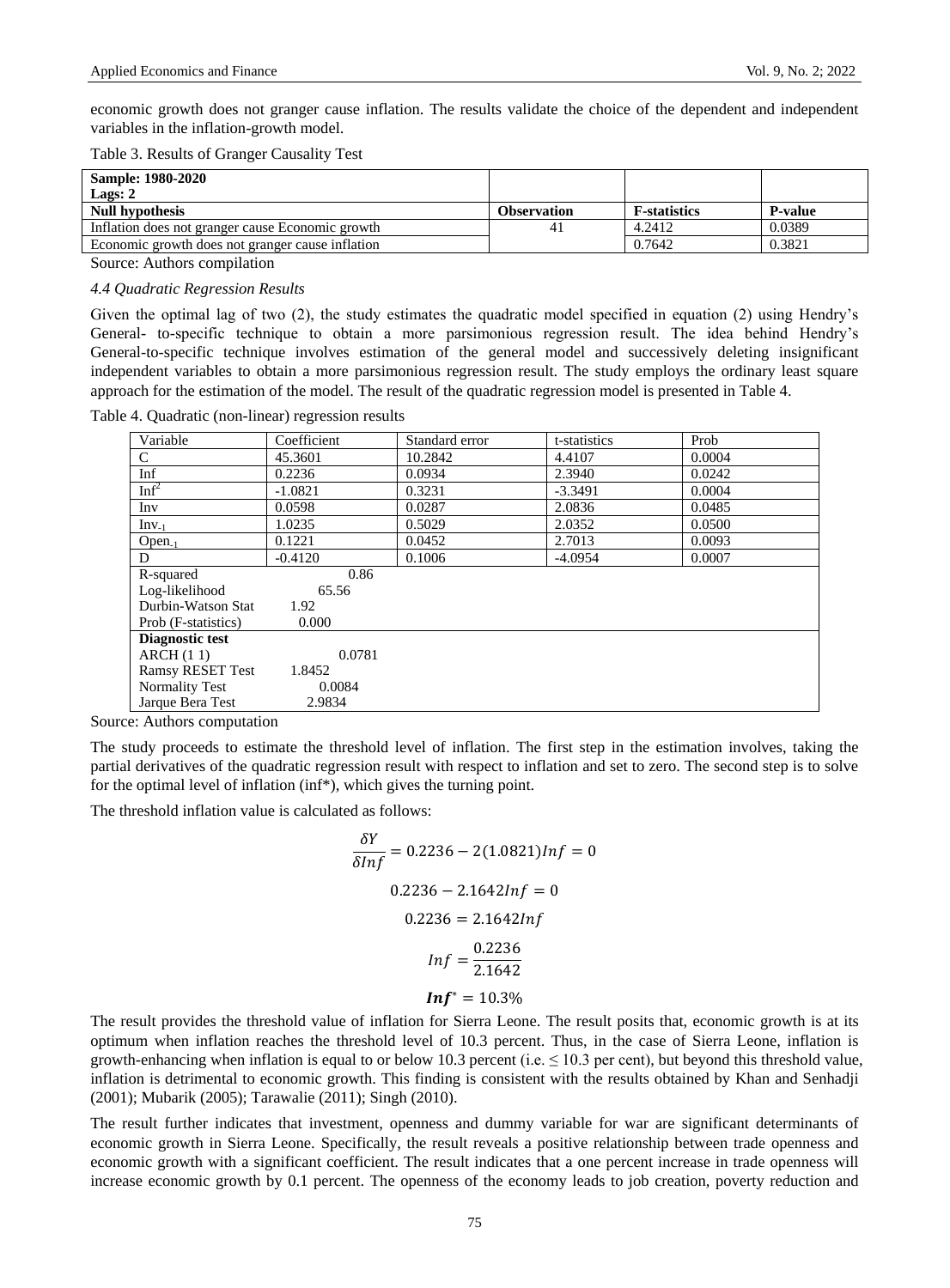boosts economic growth. Trade openness provides new market opportunities for domestic firms, stronger productivity, and innovation through competition.

Furthermore, the result indicates that investment and its lag value have a positive impact on economic growth, with statistically significant coefficients. A percentage increase in investment will boost real GDP by 0.06 percent. The Literature suggests that an increase in investment will promote economic activities, and therefore increase economic growth. Furthermore, the investment will create capital accumulation, hence increasing real output. A similar result was obtained by Dollar (1992). Finally, the war dummy has a negative impact on growth. War periods are characterised by disruption to economic activities in key growth-enhancing sectors including agriculture, mining, services, education and health, with negative effect on output growth. The diagnostic results suggest that 86% of the variation in economic growth is explained by the regressors, as indicated by the R-squared, while the F-statistics reveal that the regressors are jointly significant.

## **5. Conclusion**

The main objective of the study was to investigate the relationship between inflation and economic growth and to determine the threshold level of inflation conducive to economic growth in Sierra Leone, using a non-linear model (quadratic function) and time-series data from 1980 to 2020. The study employed the Ordinary Least Squares estimation technique and Hendry's General-to-Specific approach to obtain a parsimonious result.

The results of the unit root test confirmed that all the variables were stationary in their first difference, i.e. integrated of order one, I(1), with an optimal lag length of two (2). The empirical results revealed that, the threshold level of inflation (optimal level of inflation) conducive to economic growth is 10.3 percent. Thus, inflation is growth-enhancing in Sierra Leone when it is equal to or below 10.3 percent, (i.e.  $\leq 10.3$  percent). However, beyond the threshold level of 10.3 percent, inflation was found to have a negative impact on growth. The result further confirmed that, investment, openness and a dummy variable for war were the main determinants of economic growth in Sierra Leone, with statistically significant coefficients. Specifically, the result revealed that both openness and investment had a positive impact on economic growth, whilst a negative relationship was established between the war dummy and economic growth. With an R-squared value of 0.86, the result confirmed that 86% of the variations in economic growth are explained by the regressors, and the F-statistic reveals that the regressors are jointly significant. The policy implication of the study is that the central bank should implement a prudent monetary policy aimed at maintaining inflation below the threshold level of 10.3 percent, since the inflation rate above the threshold level will have a negative impact on economic growth. One option is to ensure that fiscal deficit financing is maintained within the statutory limit, in order to contain the growth of the money supply. Furthermore, to contain inflation at the threshold level, the authorities should follow a rule-based approach to monetary policy implementation rather than discretion.

## **References**

- Ahmed, H. L., & Zaid, S. A. (2016). Inflation and growth: An estimate of the threshold level of inflation in the U.S. *Journal of Economics and Finance*, *7*(6), 23-34.
- Ahmed, S., & Mortaza, G. (2005). Inflation and economic growth in Bangladesh: 1981-2005. *Working Paper: WP 0604*, Research Department, Bangladesh Bank. https://www.scirp.org/(S(351jmbntvnsjt1aadkposzje...
- Ahortor, C. R. K., Adenekan, A., & Ohemeng, W. (2011). An Estimate of Inflation Threshold in the WAMZ: The Case of Ghana and Nigeria. *West African Journal of Monetary and Economic Integration*, *11*(2), 158-201. Retrieved from https://www.researchgate.net/publication/230676236
- Arcade, N. (2017). Threshold Effects of Inflation on Economic Growth in Africa: Evidence from a Dynamic Panel Threshold Regression Approach. *working paper Series*, No. 249. African Development Bank, Abidjan. Retrieved from http:/www.afdb.org
- [Azam,](https://onlinelibrary.wiley.com/action/doSearch?ContribAuthorRaw=Azam%2C+Muhammad) M., & [Khan,](https://onlinelibrary.wiley.com/action/doSearch?ContribAuthorRaw=Khan%2C+Saleem) S (2020). Threshold effects in the relationship between inflation and economic growth: Further empirical evidence from the developed and developing world. *[International Journal of Finance & Economics.](https://onlinelibrary.wiley.com/journal/10991158)*  <https://doi.org/10.1002/ijfe.2368>
- Bawa, S., & Abdullahi, I. S. (2012). Threshold effect of inflation on economic growth in Nigeria. *Journal of Applied Statistics*, *3*(1), 43-63.
- Chu, J. F., Sek, S. K., & Ismail, M. T (2018). Threshold effects of inflation on economic growth: evidence from dynamic panel threshold regression analysis for 18 Developed Economies. *Journal of Management, Economics, and Industrial Organization*, 3(1), 51-62. <http://doi.org/10.31039/jomeino.2019.3.1.4>
- Clements, B., Bhattacharya, R., & Nguyen, T. Q. (2005). Can debt relief boost growth in poor countries? *IMF Economic Issues*, No. 34. https://doi.org/10.5089/9781589064683.051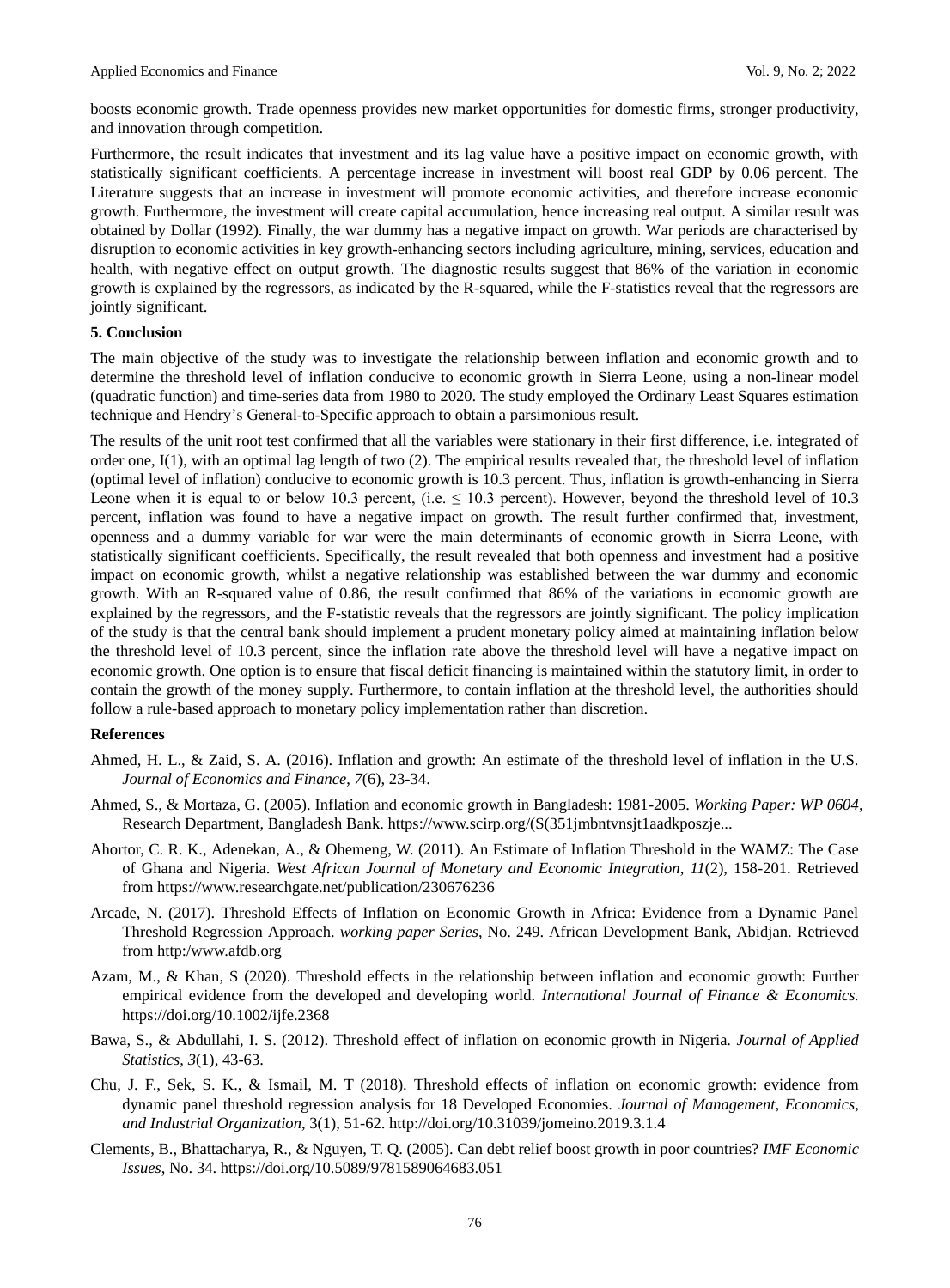- Dollar, D. (1992). Outward-oriented developing economies really do grow more rapidly: Evidence from 95 LDCs, 1976-1985. *Economic Development and Cultural Change*, *40,* 523-544. https://doi.org/10.1086/451959
- Gokal, V., & Hanif, S. (2004). Relationship between Inflation and Economic Growth in Fiji. *Working Paper*2004/04. [https://www.scirp.org/\(S\(i43dyn45teexjx455qlt3d2q](https://www.scirp.org/(S(i43dyn45teexjx455qlt3d2)
- Khan, M. S., & Senhadji, A. S. (2001). Threshold Effects in the Relationship between Inflation and Growth. *IMF Staff Papers*, 48(1). Retrieved from <https://www.imf.org/external/pubs/ft/staffp/2001/01a/pdf/khan.pdf>
- Kremer, S., Bick, A., & Nautz, D. (2013). Inflation and Growth: New Evidence from a Dynamic Panel Threshold Analysis. *Economic Risk discussion paper*, SFB 649 No. 036. Sonderforschungsbereich, Berlin. [https://www.scirp.org/\(S\(i43dyn45teexjx455qlt3d2q.](https://www.scirp.org/(S(i43dyn45teexjx455qlt3d2q)..
- Lee C., & Wong, S. Y. (2005). Inflationary threshold effects in the relationship between financial development and economic growth: evidence from Taiwan and Japan. *Journal of Economic Development*, *30*(1), 49-68
- Mubarik, Y. A. (2005). Inflation and Growth: An Estimate of the Threshold Level of Inflation in Pakistan. *State Bank of Pakistan Research Bulletin*, *1*(1), .35-43. Retrieved from https://www.scirp.org/(S(lz5mqp453edsnp55rrgjct55...
- Mundell, R. (1965). Growth, Stability and Inflationary Finance. *Journal of Political Economy*, *73,* 97-109. https://doi.org/10.1086/258999
- Munir, Q., & Mansur, K. (2009). Non-linearity between Inflation Rate and GDP Growth in Malaysia. *Economics Bulletin, 29*(3), 1555-1569.
- Obi, K. O., & Uzodigwe, A. A. (2016). Inflation output growth nexus in Nigeria: a threshold analysis. *International Journal of Economics, Commerce and Management, IV*(8), August.
- Quartey, P. (2010). Price Stability and the Growth-Maximizing Rate of Inflation for Ghana. *Scientific Research Journal,* 180-194. https://doi.org/10.4236/me.2010.13021
- Rutayisire, M. J. (2013). Threshold effects in the relationship between inflation and economic growth: evidence from Rwanda. *AERC Research Paper* 293. Nairobi: African Economic Research Consortium. Retrieved from <https://www.researchgate.net/publication/324829545>
- Sanga, D., & Gui-Diby, S. L. (2020). *Inflation Threshold Levels and Economic Growth in the Franc Zone Countries.*  Policy Research Working Paper 9405, World Bank Group. https://doi.org/10.1596/1813-9450-9405
- Seleteng, M., Bittencourt, M., & Van Eyden, R. (2013). Non-Linearities in Inflation-Growth Nexus in the SADC Region: A Panel Smooth Transition Regression Approach. *Economic Modelling, 30,* 149-156. https://doi.org/10.1016/j.econmod.2012.09.028
- Sidrauski, M. (1967). Rational Choice and Patterns of Growth in a Monetary Economy. *American Economic Review 57*(2), 534-544.
- Singh, P. (2010). Searching threshold inflation for India. *Economics Bulletin*, *30,* 3209-3220. Retrieved from [https://www.semanticscholar.org/paper/Searching..](https://www.semanticscholar.org/paper/Searching).
- Sivakiran, G. K., & Prabhakar, R. R. (2017). An Empirical Analysis of Growth and Threshold Inflation in India. *Indian Journal of Economics and Development, 13*(1), 23-28. https://doi.org/10.5958/2322-0430.2017.00004.X
- Stockman, A. C. (1981). Anticipated Inflation and the Capital Stock in a Cash-in-Advance Economy. *Journal of Monetary Economics*, 387-393. https://doi.org/10.1016/0304-3932(81)90018-0
- Sumon, K. K., & Miyan, M. S. (2017). Inflation and Economic Growth: An Empirical Evidence of Bangladesh (1986-2016). *International Journal of Economics and Financial Issues*, *7*(5), 454-464.
- Tenaw, D., & Demeke, H. (2020). Inflation Threshold Effects on Growth in Ethiopia: Evidence from Food and Non-food Sectors[. https://doi.org/10.20944/preprints202012.0301.v1](https://doi.org/10.20944/preprints202012.0301.v1)
- Tobin, J. (1965). Money and Economic Growth. *Econometrica, 33,* 671-68. https://doi.org/10.2307/1910352
- Tung. L. T., & Thanh, P. T. (2015). Threshold in the Relationship between Inflation and Economic Growth: Empirical Evidence in Vietnam. *Asian Social Science; 11*(10). https://doi.org/10.5539/ass.v11n10p105
- Vinayagathasan, T. (2013). Inflation and economic growth: a dynamic panel threshold analysis for Asian economies. *Journal of Asian Economies*, *26,* 31-41. https://doi.org/10.1016/j.asieco.2013.04.001
- Yabu, N., & Kessy, N. J. (2015). Appropriate threshold level of inflation for economic growth: evidence from the three founding EAC countries. *Applied Economics and Finance*, *2*(3), 127 -144. https://doi.org/10.11114/aef.v2i3.966
- Younus, S. (2012). Estimating growth-inflation trade-off threshold in Bangladesh. *Bangladesh Bank Working Paper*,